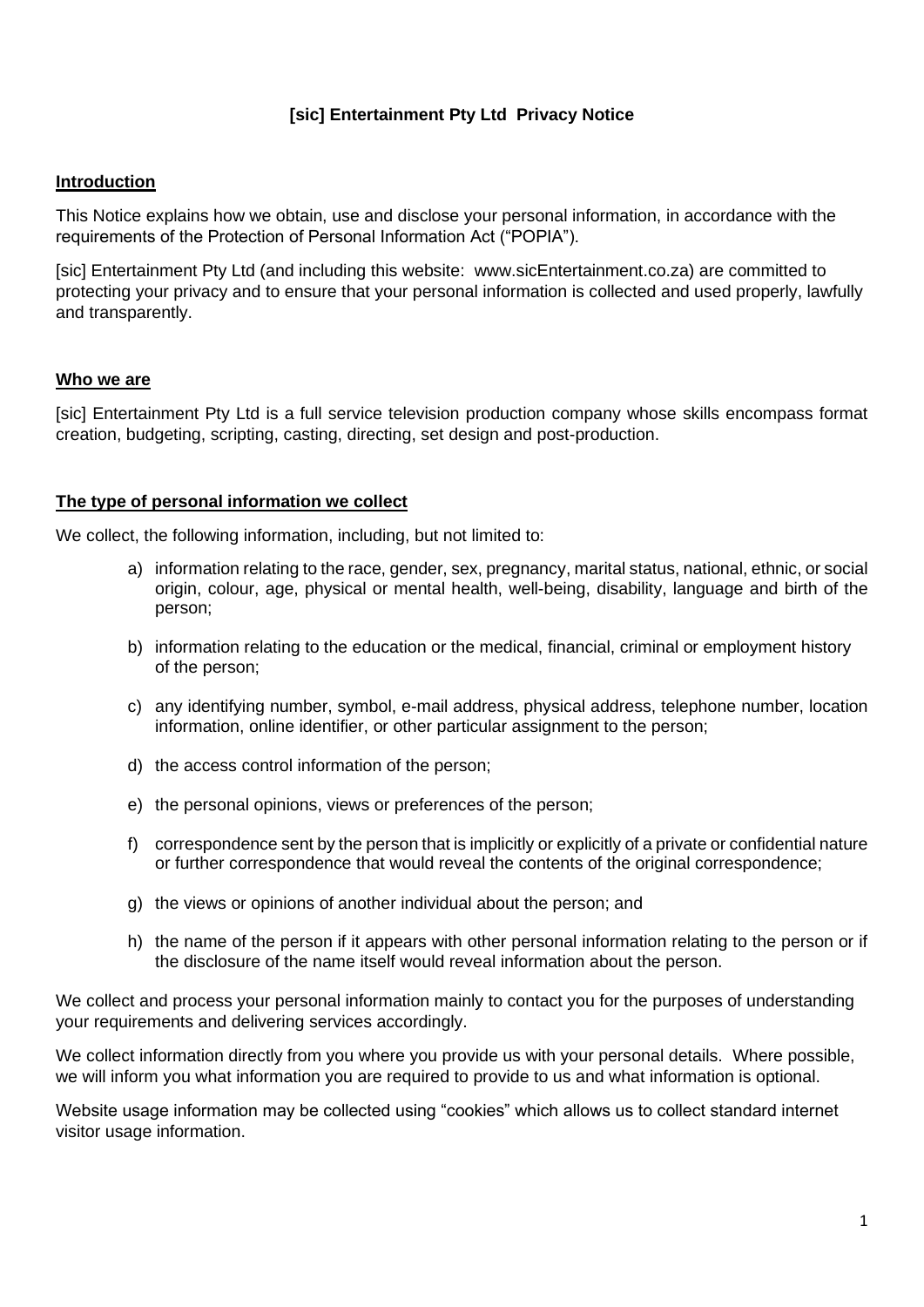# **How we get the personal information and what we use it for**

Most of the personal information we process is provided to us directly by you for one of the following reasons. We will use your personal information only for the purposes for which it was collected and agreed with you. In addition, where necessary your information may be retained for legal or user experience optimisation purposes, enabling us to provide you with an enhanced service experience at [sic] Entertainment Pty Ltd.

For example:

- To gather contact information;
- To confirm and verify your identity or to verify that you are an authorised user for security purposes;
- For the detection and prevention of fraud, crime, money laundering or other malpractice;
- To conduct market or customer satisfaction research or for statistical analysis;
- For audit and record keeping purposes:
- In connection with legal proceedings.
- when you visit and/or interact with our website or any other social media platforms or IT services;
- from a third party who is authorized to share that information;

We also receive personal information indirectly, from the following sources in the following scenarios:

• We receive information from Recruitment companies regarding new employees, or candidates for employee opportunities.

We may share this information with and disclose your personal information to our service providers who are involved in the delivery of products or services to you. We have agreements in place to ensure that they comply with the privacy requirements as required by the Protection of Personal Information Act.

We may also disclose your information:

- Where we have a duty or a right to disclose in terms of law or industry codes;
- Where we believe it is necessary to protect our rights.

# **Collection of Information by "Cookies"**

You are aware that information and data is automatically collected through the standard operation of the Internet servers and through the use of "cookies." "Cookies" are small text files a website can use to recognise repeat users, facilitate the user's ongoing access to and use of the Website and allow a website to track usage behaviour and compile aggregate data that will allow content improvements and targeted advertising. Cookies are not programs that come onto your system and damage files. Generally, cookies work by assigning a unique number to you that has no meaning outside the assigning site. If you do not want information collected through the use of cookies, there is a simple procedure in most browsers that allows you to deny or accept the cookie feature; however, you should note that cookies may be necessary to provide you with certain features (e.g., customized delivery of information) available on our websites.

# **When will we process your personal information**

In terms of the Protection of Personal Information Act (POPIA), the justification ground which we base our processing on consist out of the following:

- The data subject or a competent person where the data subject is a child **consents** to the processing. Kindly note that you have the right to withdraw your consent;
- The processing is **necessary** to carry out actions for the conclusion or performance of a contract to which the data subject is a party;
- The processing complies with an **obligation** imposed by law on the business;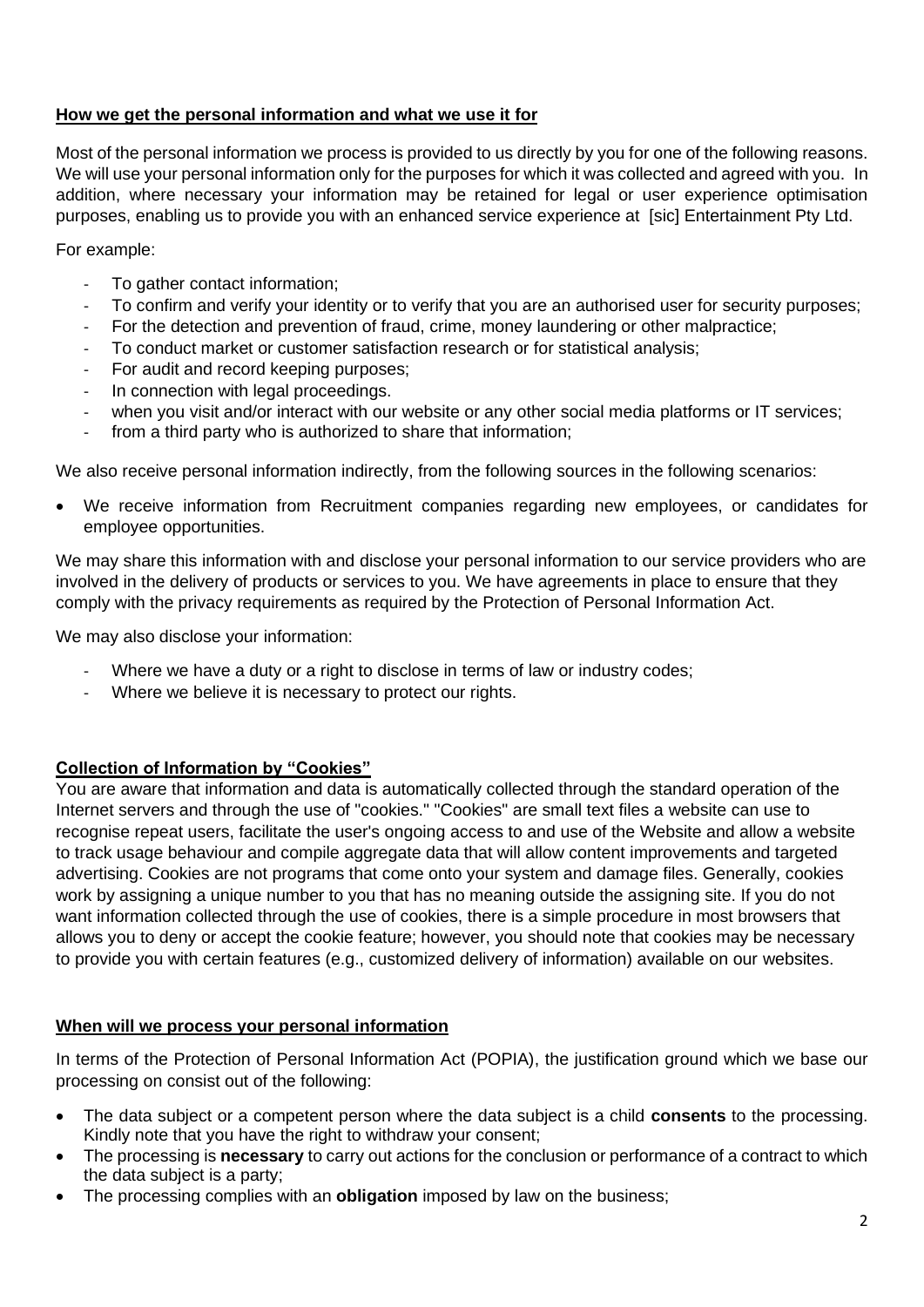- The processing protects a **legitimate** interest of the data subject;
- The processing is necessary for the proper performance of a **public law** duty by the business; Or
- The processing is necessary for pursuing the legitimate **interests** of the business or of a third party to whom the information is supplied.

#### **How we store your personal information**

Your information is securely stored as we are legally obliged to provide adequate protection for the personal information we hold and to stop unauthorized access and use of personal information. We will, on an ongoing basis, continue to review our security controls and related processes to ensure that your personal information remains secure.

Our security policies and procedures cover:

- Physical security;
- Computer and network security;
- Access to personal information;
- Secure communications;
- Security in contracting out activities or functions;
- Acceptable usage of personal information;
- Governance and regulatory issues;
- Monitoring access and usage of private information;
- Investigating and reacting to security incidents.

When we contract with third parties, we impose appropriate security, privacy and confidentiality obligations on them to ensure that personal information that we remain responsible for, is kept secure.

We keep your information as per our Data Retention Policy. We will then dispose your information as per our Data Destruction Policy.

### **International Transfer of Personal Information**

In some cases, the third parties to whom we may disclose your personal information may be located outside your country of residence (for example, in a cloud service, system or server), and may be subject to different privacy regimes.

When we disclose personal information overseas, we will take appropriate safeguards to protect your personal information to ensure that the recipient will handle the information in a manner consistent with this policy and the level of protection provided for in POPIA.

# **Your data protection rights**

• You are entitled to access your personal data by sending a written request to [sic] Entertainment Pty Ltd. We may charge you a fee for this service as set out in terms of Condition 8 of POPIA.